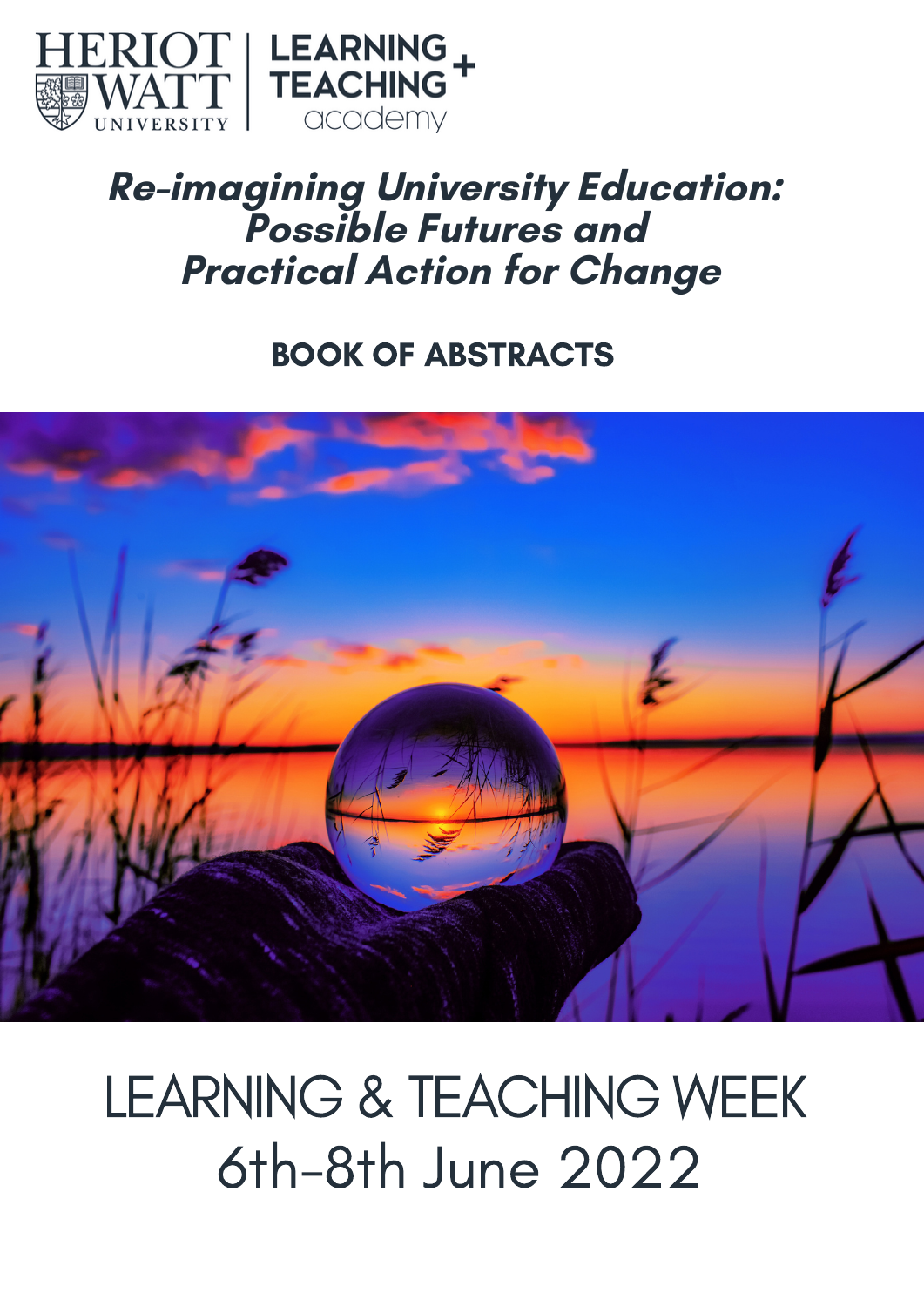| <b>Tuesday</b><br>07/06/2022                                                        | <b>Possible Futures: Exploring Globally Connected Learning</b>                                                                                                                                                                                                                                                                                                                                                                                                                                                                                                                                                                                                                                                                                                                                                                                                                                                                                                                                                                    |
|-------------------------------------------------------------------------------------|-----------------------------------------------------------------------------------------------------------------------------------------------------------------------------------------------------------------------------------------------------------------------------------------------------------------------------------------------------------------------------------------------------------------------------------------------------------------------------------------------------------------------------------------------------------------------------------------------------------------------------------------------------------------------------------------------------------------------------------------------------------------------------------------------------------------------------------------------------------------------------------------------------------------------------------------------------------------------------------------------------------------------------------|
|                                                                                     | <b>KEYNOTE PRESENTATION</b>                                                                                                                                                                                                                                                                                                                                                                                                                                                                                                                                                                                                                                                                                                                                                                                                                                                                                                                                                                                                       |
|                                                                                     | Are we connecting yet? Exploring globally-connected learning, the mala<br>hotpot way.                                                                                                                                                                                                                                                                                                                                                                                                                                                                                                                                                                                                                                                                                                                                                                                                                                                                                                                                             |
|                                                                                     | Speaker: Dr Chng Huang Hoon (National University of Singapore)                                                                                                                                                                                                                                                                                                                                                                                                                                                                                                                                                                                                                                                                                                                                                                                                                                                                                                                                                                    |
| <b>KEYNOTE</b><br><b>PRESENTATION</b><br>Dr Chng Huang Hoon<br>(National University | Student success is a key driver of the work of educational institutions, but exactly<br>how success is defined may differ across cultural and institutional contexts. In<br>Singapore universities, as with many institutions elsewhere, student success is<br>tied to a set of desired graduate attributes that include both local and global<br>skills such as effective communication, analytical, problem solving, and thinking<br>skills, and importantly, regional and global awareness. To achieve these<br>outcomes, the NUS curriculum has made available a wide range of opportunities<br>for a large and diverse student population, to enable our students to contribute<br>not just to their chosen professional community, but more broadly, also to be<br>able to negotiate the uncertainties in today's world. Underlying all this is an<br>institutional recognition that there is a pressing need to effect empathetic<br>understanding and connections - to self, with other people, places, and<br>practices. |
| of Singapore)                                                                       | This talk focuses our collective attention on what connected learning means and<br>how to enable it. Enabling connected learning is not just an institutional response                                                                                                                                                                                                                                                                                                                                                                                                                                                                                                                                                                                                                                                                                                                                                                                                                                                            |
| 08:30-09:30 UK<br>11:30-12:30 Dubai<br>15:30-16:30 Malaysia                         | to the challenges and risks facing today's students; it is, learning that is "is<br>lifelong and integrated into the real world of work, civic engagement, and social<br>participation" and "an approach to educational reform that recognizes learning<br>as an ongoing process, connected to a diverse and evolving ecosystem of<br>learning resources, institutions, communities, and outcomes" (Ito et al. 2013,<br>citing Paulo Freire, 1970). Are we facilitating this ongoing learning process, that<br>enables connections to "a diverse and evolving ecosystem", both locally and<br>globally? What will it take for us to enable locally and globally-connected<br>learning as a primary learning outcome for our students?                                                                                                                                                                                                                                                                                             |
|                                                                                     | <b>References</b><br>Freire, Paulo. 1970. Pedagogy of the Oppressed. New York, NY: Continuum<br>Books.                                                                                                                                                                                                                                                                                                                                                                                                                                                                                                                                                                                                                                                                                                                                                                                                                                                                                                                            |
|                                                                                     | Ito, Mizuko, Gutiérrez, Kris, Livingstone, Sonia, Penuel, Bill, Rhodes, Jean, Salen,<br>Katie, Schor, Juliet, Sefton-Green, Julian and Watkins, S. Craig (2013) Connected<br>learning: an agenda for research and design. Digital Media and Learning Research<br>Hub, Irvine, CA, USA. ISBN 9780988725508                                                                                                                                                                                                                                                                                                                                                                                                                                                                                                                                                                                                                                                                                                                         |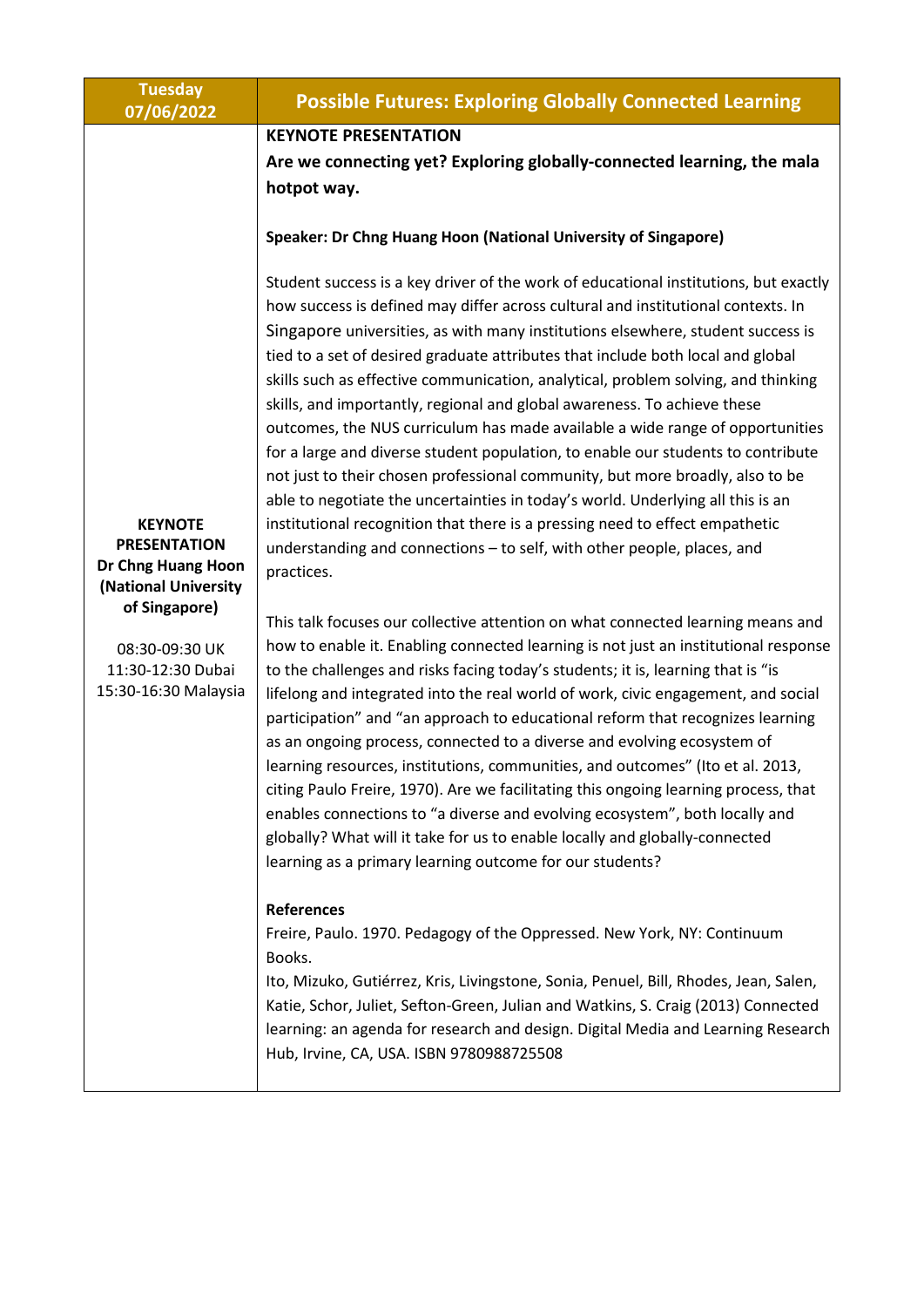|                                                             | <b>Sharing Practice Session 1</b>                                                                                                                                                                                                                                                                                                                                                                                                                                                                                                                                                                                                                                                                                                                                                                                                                                                                                                                                                                                                         |
|-------------------------------------------------------------|-------------------------------------------------------------------------------------------------------------------------------------------------------------------------------------------------------------------------------------------------------------------------------------------------------------------------------------------------------------------------------------------------------------------------------------------------------------------------------------------------------------------------------------------------------------------------------------------------------------------------------------------------------------------------------------------------------------------------------------------------------------------------------------------------------------------------------------------------------------------------------------------------------------------------------------------------------------------------------------------------------------------------------------------|
|                                                             | Strengthening connections with the wider community: opportunities<br>and outcomes<br>Andrew Hock Cheong Lee                                                                                                                                                                                                                                                                                                                                                                                                                                                                                                                                                                                                                                                                                                                                                                                                                                                                                                                               |
| <b>Sharing Practice</b>                                     | The Digital First Foundation Programme was introduced in the early days<br>of the pandemic. This challenge-based student-centred approach to<br>learning required students to be self-directed learners. Various digital<br>learning activities were designed to engage, challenge and pique<br>students' interest. As students were remotely learning it was crucial to<br>incorporate learning resources that provided a sense of belongingness to<br>the university and showcased the uniqueness of Heriot-Watt University<br>in being truly global. The Business Management course in the Malaysia<br>Foundation Programme tapped into the expertise of our wider<br>community (i.e., professors and professional service staff from both the<br>Edinburgh and Malaysia campus) to develop such learning resources<br>namely through short video lessons. This presentation will discuss the<br>planning, delivery, opportunities, and outcomes from this cross-campus<br>collaboration that has strengthened our global connections. |
| <b>Session 1 - Enhancing</b><br><b>Global Connections</b>   | <b>Globally Connected Learning: A Student-Led Approach in Building</b><br><b>Global Community of Learners</b>                                                                                                                                                                                                                                                                                                                                                                                                                                                                                                                                                                                                                                                                                                                                                                                                                                                                                                                             |
| 10:45-12:15 UK<br>13:45-15:15 Dubai<br>17:45-19:15 Malaysia | Kai Lin Ong; Thomas Wong; Miracle Wong; Emma Hernandez Steen; Jaan<br>Kalder; and Yen Joo Tan                                                                                                                                                                                                                                                                                                                                                                                                                                                                                                                                                                                                                                                                                                                                                                                                                                                                                                                                             |
|                                                             | Fostering meaningful student connections and collaboration across our<br>global campuses is a challenging but worthwhile endeavour. While<br>recent studies supported the effectiveness of student-led and student-<br>centred activities in promoting peer engagements and building<br>community, deliberate design and careful planning remain critical in<br>reaching a global level of attainment as well as ensuring pragmatic<br>implementation.                                                                                                                                                                                                                                                                                                                                                                                                                                                                                                                                                                                    |
|                                                             | This academic year, the Teaching Team implemented a sustainable and<br>future-proof framework in cultivating a flourishing global community of<br>learners in a mathematical subject, Linear Algebra. A cross-campus<br>committee of students who took the subject last year was recruited as<br>the main entity in leading and supporting several synchronous and<br>asynchronous students-centred initiatives at various point of the<br>semester. These initiatives aimed to create an immersive experience of<br>globally connected learning and motivate the current cohort to take<br>more ownerships over their learning and supporting others'. This project<br>is supported by the Scotland QAA Enhancement Themes Resilient<br>Learning Communities Fund.                                                                                                                                                                                                                                                                       |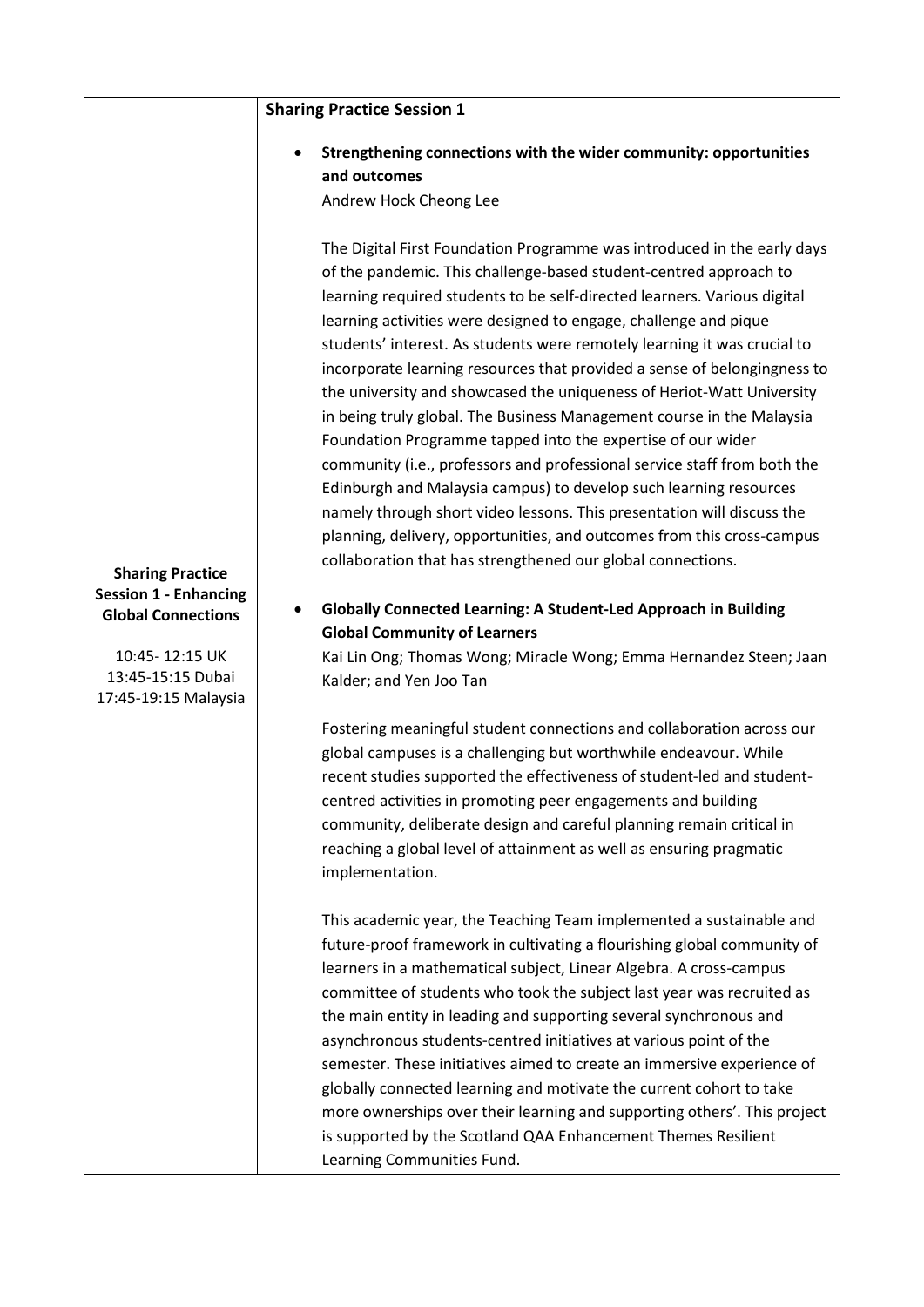#### • **Research Experience for Undergraduates (REU)**  Ibrisam Akbar

Research Experience for Undergraduates (REU) is a programme in the US funded by National Science Foundation (NSF). It supports active research participation by undergraduate students in any of the areas of research funded by the NSF. REU has been adopted by Civil Engineering Programme in Malaysia since 2019 as a short-term and non-credited programme during the summer. REU benefits the students by preparing the students for their Dissertation in Y3 and exposed them to the various research activities conducted by the university. One student from Malaysian campus participated in 2019 by spending his summer attaching to a research work in the Edinburgh campus for 8 weeks. Due to the pandemic, the programme was cancelled in 2020 and in 2021, it has shifted locally in which students were attaching themselves to active research work in the Malaysian campus. In the three years of REU in Malaysia, it has been shown that the REU can be conducted inter and intra-campus. This year, REU has been recognise as one of the Empower course in which students can claim Empower points in Malaysia. In conclusion, REU can be adopted as an alternative to the semester/year Go-Global programme due to its short-term and non-credited features.

• **Understanding psychological aspects of working together in a multicampus University**

Cakil Agnew, Zuhrah Beevi, Safa Sohail, Nur Ain Azhar, Tafadzwa Maisva, Anna Sedda

Heriot-Watt is a global University, where we work closely with colleagues who are located far away and with a different cultural background. In other words, we work in global teaching teams. However, we do not know what makes a global teaching team a welcoming place: studies on teamwork tell us that feeling part of a group that shares the same values, aims and that is supportive to overcome barriers and obstacles, and creates opportunities to grow, is key to success. However, this the end goal, not how to get there. Can we use our experience at Heriot-Watt to identify how to promote collaboration, sharing and support?

In our project, WELCOME, we are asking colleagues about their wellbeing, engagement, learning, collaboration, opportunities, mind-set, and professional development opportunities when working in a global teaching team. We are interviewing groups using semi structured questions to open the conversation.

A qualitative approach, based on thematic analysis, is used to confirm the themes that we think drive the individual experience of working in a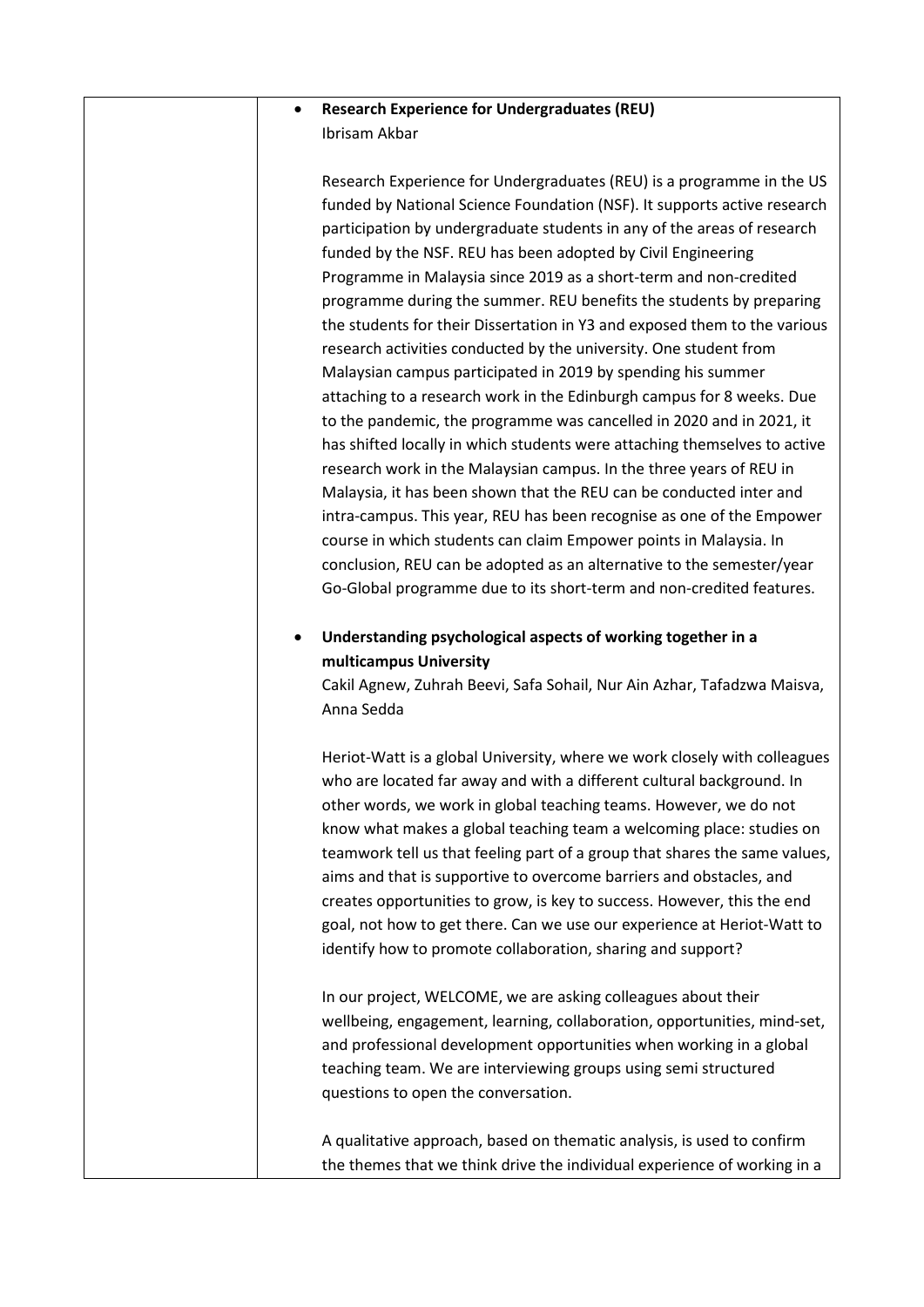| teaching team, as well as to map new themes that spontaneously<br>emerge from these conversations.                                                                                                                                                                                                                                                                                                                                                                                                                                                                                                           |
|--------------------------------------------------------------------------------------------------------------------------------------------------------------------------------------------------------------------------------------------------------------------------------------------------------------------------------------------------------------------------------------------------------------------------------------------------------------------------------------------------------------------------------------------------------------------------------------------------------------|
| Graph paper - enabling representation in Architecture Design Studio<br><b>Shameel Muhammed</b>                                                                                                                                                                                                                                                                                                                                                                                                                                                                                                               |
| The second-year architecture design studio ADS [3] builds on the<br>foundational knowledge of design, architectural vocabulary and<br>representation introduced in the first-year undergraduate studies. The<br>transition from small scale manually drafted drawings to medium scale<br>design projects with progressive geometrical complexity on a Computer-<br>Aided Design (CAD) platform is a critical upskilling that students are<br>challenged within their second-year studies. The non-availability of a<br>dedicated architecture drawing course within the programme adds to<br>this challenge. |
| The session will give insights into the early architecture representation<br>exercises introduced in the first semester of the second-year design<br>studio for the past three academic years. Using graph paper as a<br>medium, students revisit drawing scale and conventions, enabling them<br>to transition, in a short time, from sketching to formal architectural<br>drawings while appreciating the spatial and functional design.                                                                                                                                                                   |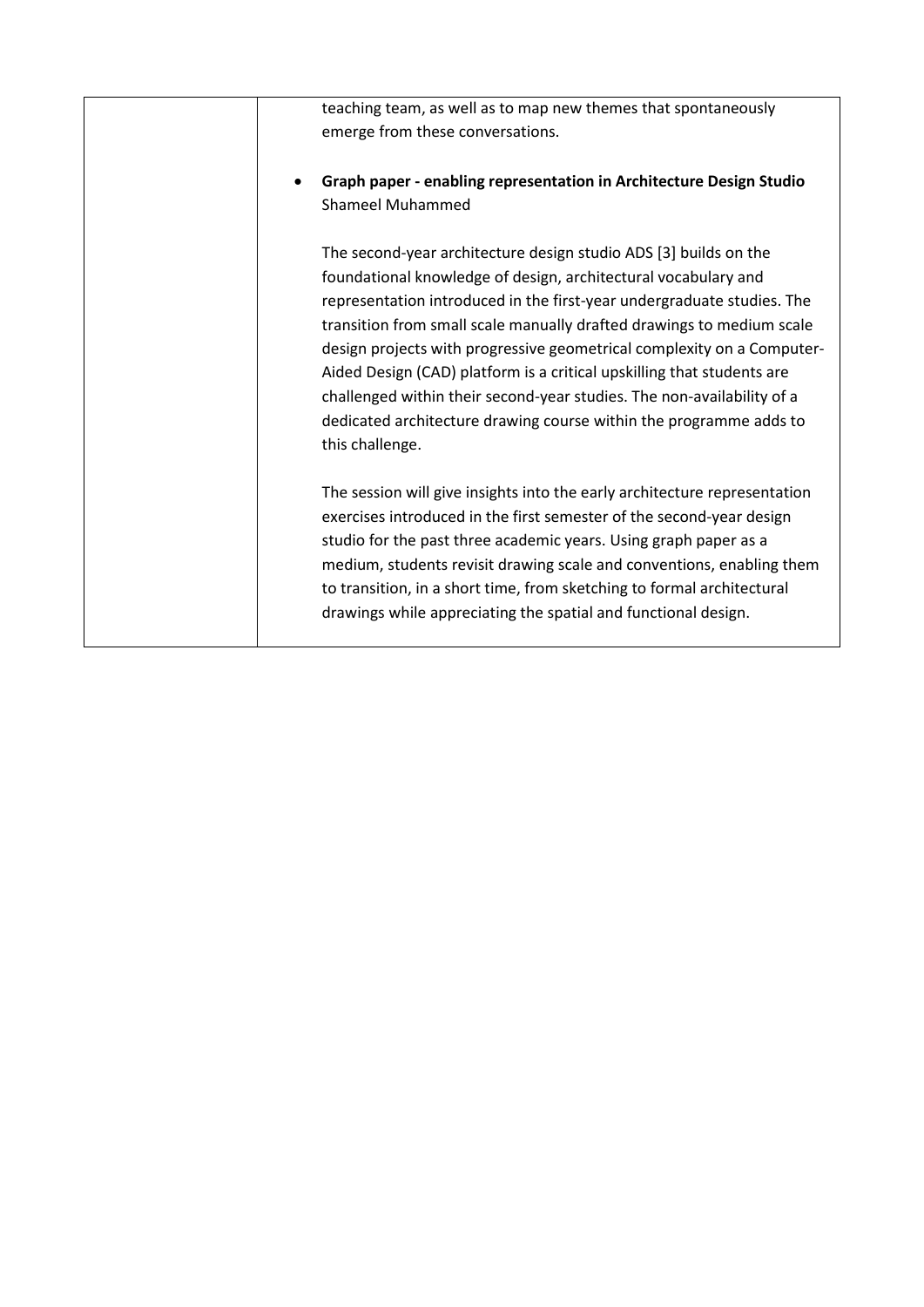|                                                                | <b>Sharing Practice Session 2 - Enhancing Student Learning</b>                                                                                                                                                                                                                                                                                                                                                                                                                                                                                                                                                                                                                                                                                                                                                                                                                                      |
|----------------------------------------------------------------|-----------------------------------------------------------------------------------------------------------------------------------------------------------------------------------------------------------------------------------------------------------------------------------------------------------------------------------------------------------------------------------------------------------------------------------------------------------------------------------------------------------------------------------------------------------------------------------------------------------------------------------------------------------------------------------------------------------------------------------------------------------------------------------------------------------------------------------------------------------------------------------------------------|
|                                                                |                                                                                                                                                                                                                                                                                                                                                                                                                                                                                                                                                                                                                                                                                                                                                                                                                                                                                                     |
|                                                                | <b>Lothian Learners Programme</b><br>$\bullet$                                                                                                                                                                                                                                                                                                                                                                                                                                                                                                                                                                                                                                                                                                                                                                                                                                                      |
|                                                                | Camilla Irvine-Fortescue; Samantha Clark                                                                                                                                                                                                                                                                                                                                                                                                                                                                                                                                                                                                                                                                                                                                                                                                                                                            |
|                                                                | The presentation will discuss the development programme in its<br>furthering amongst PhD students of their Public Engagement and<br>Outreach knowledge and experience, and how it has enabled confidence<br>in sharing research beyond the spheres of academia. It will summarise the<br>programme activities which have developed their Meta-skills such as<br>confidence, leadership, presentation skills, workshop delivery and<br>communication to a variety of stakeholders; as well as building project<br>management experience in seeing the development of materials from<br>start to finish with practical outputs and outcomes. The presentation will<br>also explore the strengthening of relationships between Heriot-Watt and<br>local schools/libraries, and future plans for enhancing this as a result of<br>the funded programme. We would hope to include cohort students in the |
|                                                                | presentation session.                                                                                                                                                                                                                                                                                                                                                                                                                                                                                                                                                                                                                                                                                                                                                                                                                                                                               |
| <b>Sharing Practice</b><br>Session 2 -                         | Digital accessibility of maths-based resources<br><b>Emma Coutts</b>                                                                                                                                                                                                                                                                                                                                                                                                                                                                                                                                                                                                                                                                                                                                                                                                                                |
| <b>Enhancing Student</b><br>Learning                           |                                                                                                                                                                                                                                                                                                                                                                                                                                                                                                                                                                                                                                                                                                                                                                                                                                                                                                     |
|                                                                | Digitally accessible resources are a necessity for some students; whether                                                                                                                                                                                                                                                                                                                                                                                                                                                                                                                                                                                                                                                                                                                                                                                                                           |
| 14:00-15:00 UK<br>17:00-18:00 Dubai<br>21:00-22:00<br>Malaysia | they have a visual impairment or neurodiversity, the ability to access<br>online resources in a format which is suitable for them is vitally important<br>(and it is a legal obligation of the university to provide them).                                                                                                                                                                                                                                                                                                                                                                                                                                                                                                                                                                                                                                                                         |
|                                                                | Creating accessible resources for a highly symbolic subject, such as                                                                                                                                                                                                                                                                                                                                                                                                                                                                                                                                                                                                                                                                                                                                                                                                                                |
|                                                                | mathematics, is difficult. Traditionally LaTeX is used to typeset notes and                                                                                                                                                                                                                                                                                                                                                                                                                                                                                                                                                                                                                                                                                                                                                                                                                         |
|                                                                | produce a pdf document which is not digitally accessible.                                                                                                                                                                                                                                                                                                                                                                                                                                                                                                                                                                                                                                                                                                                                                                                                                                           |
|                                                                | There is software available to produce symbolic, accessible documents<br>e.g. Word, R bookdown, TeXMACS. Using these would require the user to<br>learn a new software as well as re-typing all current LaTeX documents.                                                                                                                                                                                                                                                                                                                                                                                                                                                                                                                                                                                                                                                                            |
|                                                                | Converting LaTeX to accessible html files would be an easier way to<br>produce accessible documents from existing files. With funding from the<br>LTA mini-projects, we investigated the possibilities and limitations of<br>software which claims to do this. Due to the highly customisable nature of<br>LaTeX there are some problems with the conversion; we have<br>documented some limitations, as well as work arounds, to rectify the<br>issues.                                                                                                                                                                                                                                                                                                                                                                                                                                            |
|                                                                | In this presentation we discuss some of the results and our<br>recommendation to those who wish to produce accessible resources.                                                                                                                                                                                                                                                                                                                                                                                                                                                                                                                                                                                                                                                                                                                                                                    |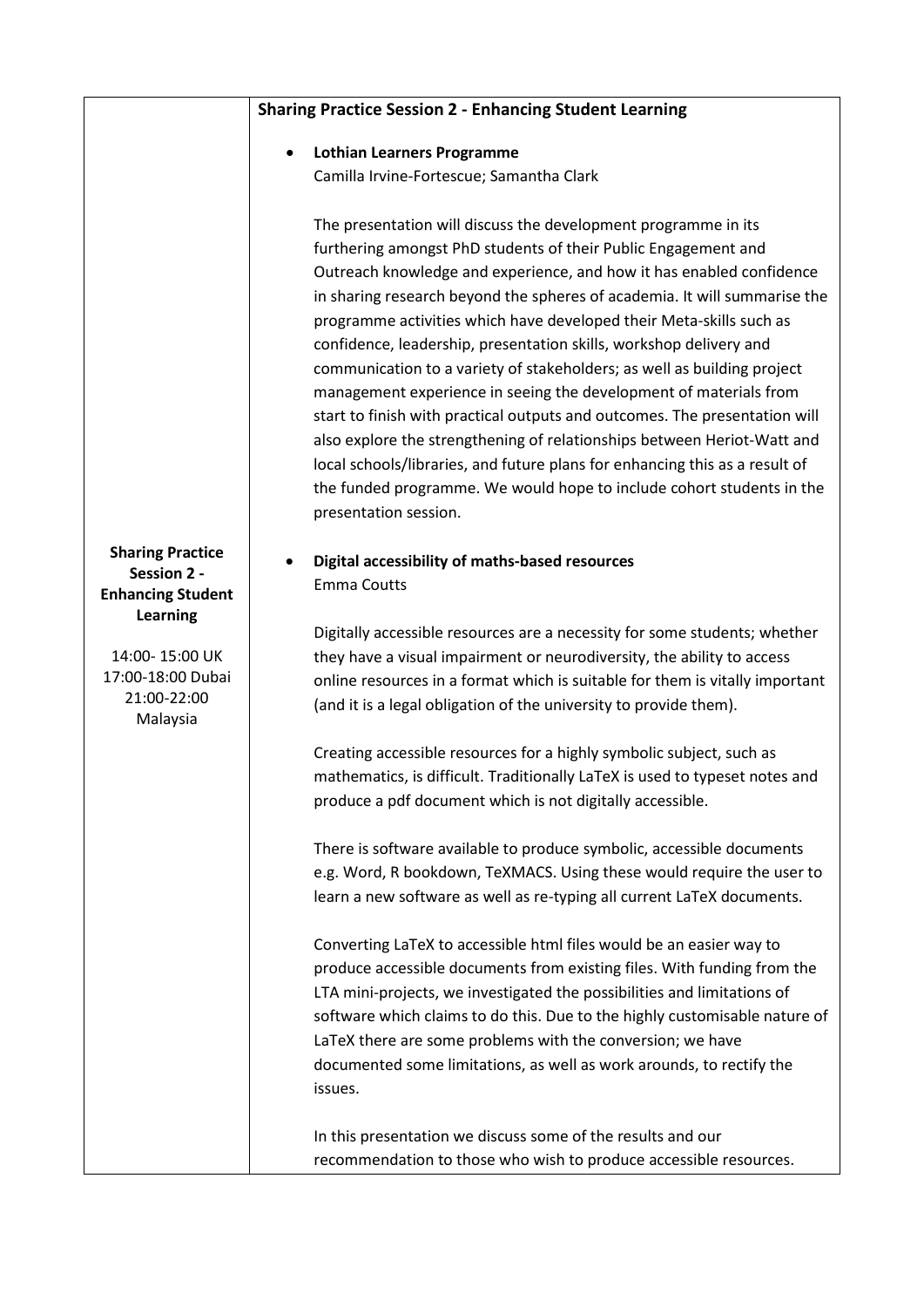|                         | <b>Buddy Network: A Student-Led Peer Mentoring System</b>                      |
|-------------------------|--------------------------------------------------------------------------------|
|                         | Mathini Sellathurai                                                            |
|                         |                                                                                |
|                         | To increase Student Action for Resilience, we initiated a buddy network        |
|                         | for the EECE undergraduate students. A student buddy can be considered         |
|                         | a peer mentor who can listen, and help with a friendly face, to students       |
|                         | with their university experience and short-term difficulties. We               |
|                         | considered this support system to help the students share their academic       |
|                         | and professional experience, with challenges associated with the online        |
|                         | course systems, communications with staff, and to offer some insight into      |
|                         | the understanding of their future career perspectives, skills set and          |
|                         | interest development, job market (present and future) around their areas       |
|                         | of interest, internship opportunities and experiences, course selections       |
|                         | (optional course selections) and organisation. These things are sometimes      |
|                         | complex enough to confuse many students, and a mentor who can share            |
|                         | their own experiences or knowledge going through the same or similar           |
|                         | system will be a great help. This initiative was helpful to bring an inclusive |
|                         | society that is reported "missing" from the EECE students, mainly due to       |
|                         | the recent pandemic. This presentation will provide our experience of this     |
|                         | scheme.                                                                        |
|                         |                                                                                |
|                         | <b>Sharing Practice Session 3</b>                                              |
|                         |                                                                                |
|                         | <b>Closing the feedback loop with Gradescope</b>                               |
|                         | Thomas Wong; and Kai Lin Ong                                                   |
|                         |                                                                                |
|                         | Gradescope is an online marking platform designed for STEM subjects. In        |
|                         | our second-year mathematics subject, we used its parallel marking              |
|                         | features to improve the grading consistency across multiple campuses.          |
|                         | Building on this, we implemented a regrade policy for continuous               |
| <b>Sharing Practice</b> | assessments that allow students to reflect on their submission and initiate    |
| <b>Session 3</b>        | dialogue on how they could improve their mastery of the content. The           |
| 15:00-16:00 UK          | university has an institutional licence for Gradescope and it is now           |
| 18:00-19:00 Dubai       | available for all course via Canvas.                                           |
| 22:00-23:00             |                                                                                |
| Malaysia                | A collaborative approach to student scholarship skills: embedding              |
|                         | information literacy skills in the flipped classroom (project update)          |
|                         | Marion Kennedy; and Thomas Farrington                                          |
|                         | Learning how to learn and developing good academic study skills is a key       |
|                         | part of university education. These skills enhance subject learning and can    |
|                         | lead to better outcomes for students. Research suggests the relevance          |
|                         | and impact of academic study skills teaching is improved when it is            |
|                         |                                                                                |
|                         | embedded in course subject teaching and when coursework is aligned to          |
|                         | assess those skills. Collaboration between academic teaching staff and         |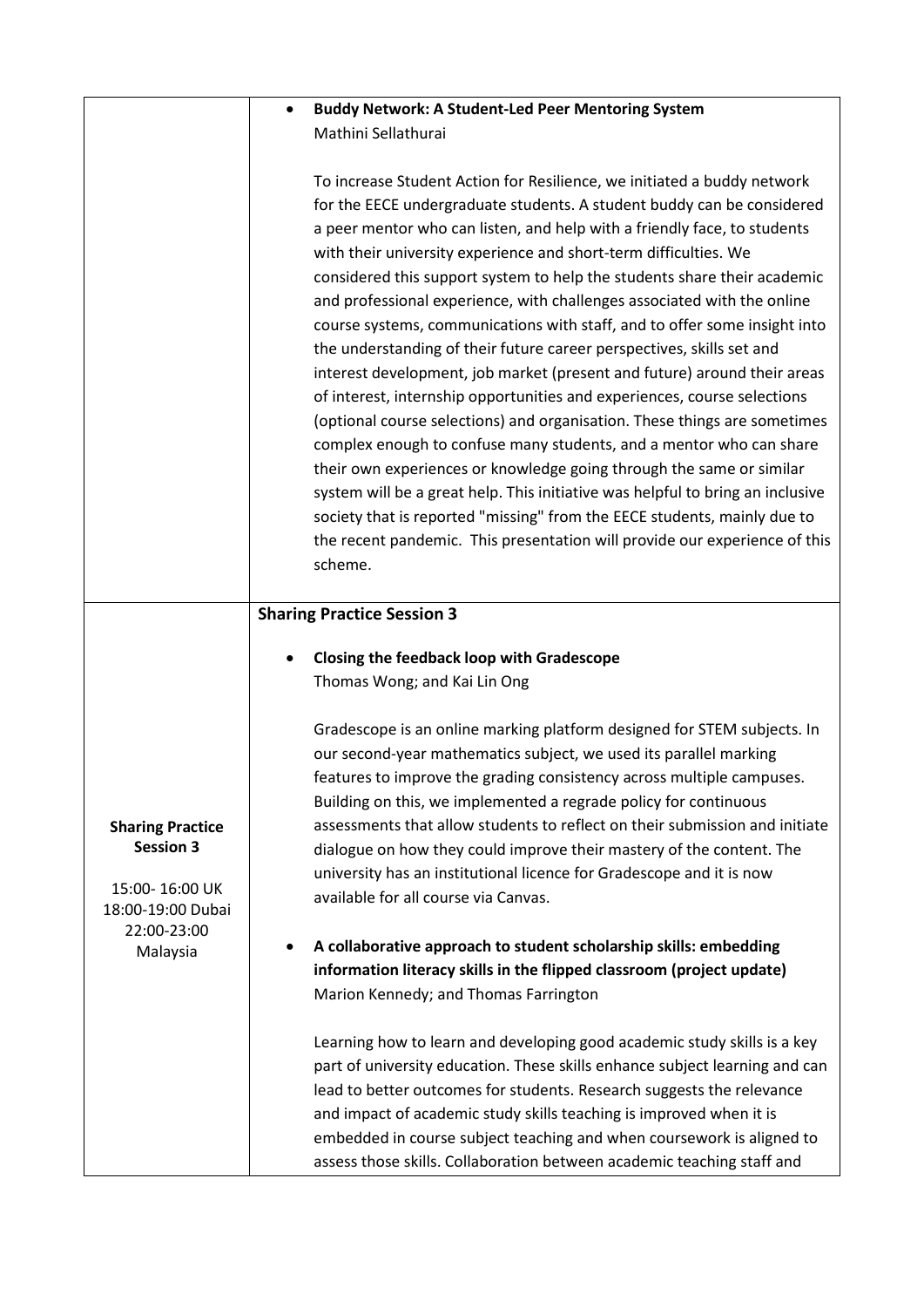academic support librarians has also been shown to improve students' academic study skills, specifically around information literacy. This session describes course leader and librarian collaboration on a 3rd year undergraduate business research methods online course taught across global campuses. The session will discuss the approach used to embed and align study skills teaching with course content and assignments using a flipped classroom model. Methods used to gather data to evaluate the impact of the approach will be outlined and initial results shared. The utility and possibilities for the wider application of the approach will discussed.

• **Using the campus as an authentic learning context: Impact on the learning experience of built environment 1st year UG students** Eduardo Navarro Bringas

The proposed mini project has been part of the 1st year UG module D37CM (Construction Modelling). This module traditionally has always featured a large component of project-based learning (PBL), where students learn the basics of architectural drawings and modelling through a building design project undertaken in small groups.

Building on this, the aim with the L&T enhancement mini project is to enrich the student experience by adding two of the four dimensions of authenticity identified by Strobel et al. (2013) – i.e. context and task authenticity. First, for the authentic context, we used future project developments on campus as the context of learning, where students were tasked with designing and developing the new facility for ICBD (International Centre for Brewing and Distilling). Moreover, students had the opportunity to interact with representatives of the actual client (HW Estates) for the proposals they would develop as a design consultant team, providing a degree of authenticity to the learning task. This have included project brief introduction sessions, feedback sessions and final presentations.

This presentation aims to cover the broad experience of delivery, with identified challenges and opportunities, and showcase some of the examples of student work and experiences resulting from the project.

#### **Reference**

Strobel, J., Wang, J., Weber, N.. and Dyehouse, M. (2013) 'The role of authenticity in design-based learning environments: The case of engineering education', Computers and education, 64, pp. 143–152. doi:10.1016/j.compedu.2012.11.026.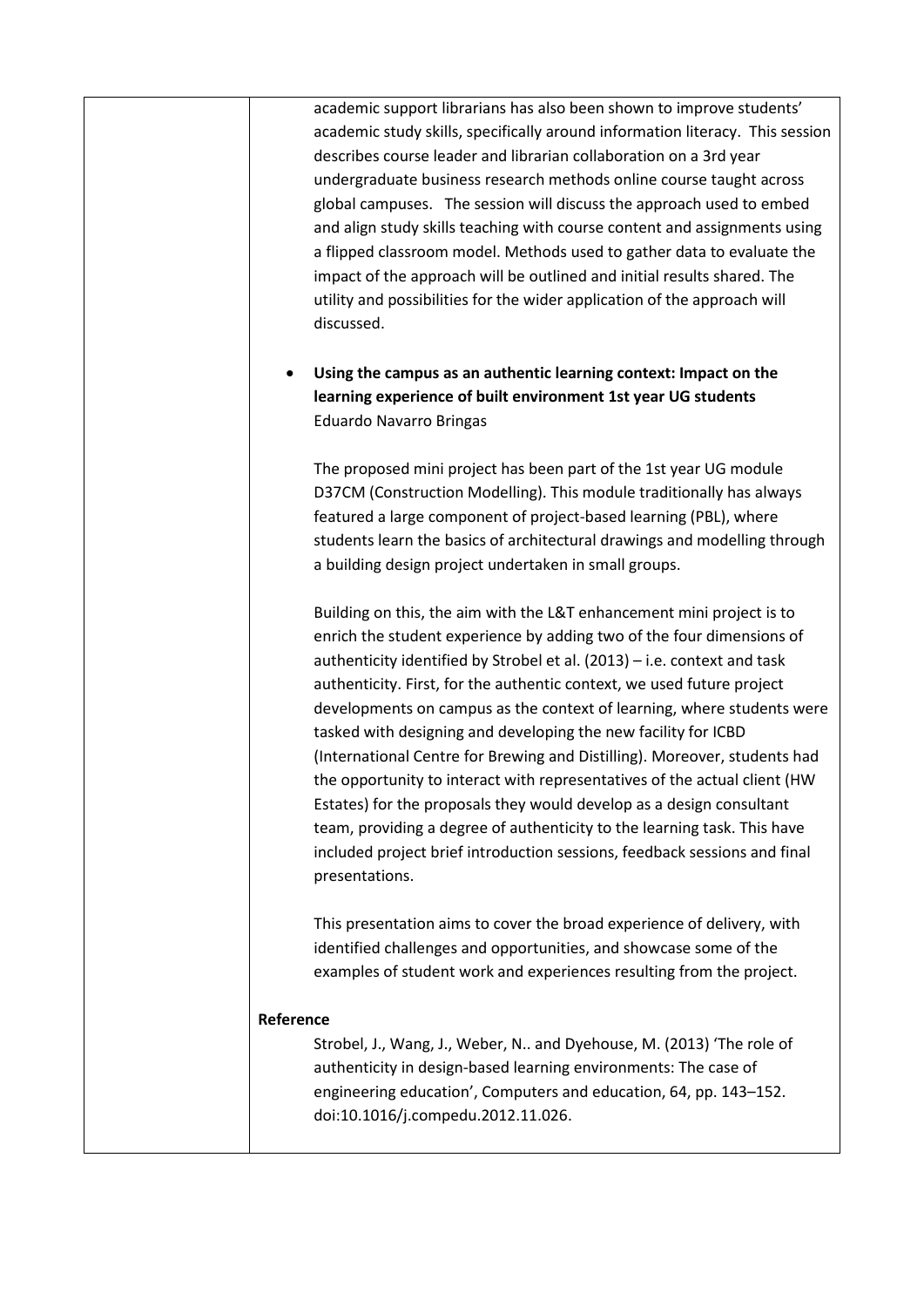| <b>Wednesday</b>                                                                                                                                                               | <b>Possible Futures: Understanding Student Lives and Student</b>                                                                                                                                                                                                                                                                                                                                                                                                                                                                                                                                                                                                                                                                                                                                                                                                                                                                                                                                                                                                                                                                                                                                                                                                                                                                                                                                                                                                                                             |
|--------------------------------------------------------------------------------------------------------------------------------------------------------------------------------|--------------------------------------------------------------------------------------------------------------------------------------------------------------------------------------------------------------------------------------------------------------------------------------------------------------------------------------------------------------------------------------------------------------------------------------------------------------------------------------------------------------------------------------------------------------------------------------------------------------------------------------------------------------------------------------------------------------------------------------------------------------------------------------------------------------------------------------------------------------------------------------------------------------------------------------------------------------------------------------------------------------------------------------------------------------------------------------------------------------------------------------------------------------------------------------------------------------------------------------------------------------------------------------------------------------------------------------------------------------------------------------------------------------------------------------------------------------------------------------------------------------|
| 08/06/2022                                                                                                                                                                     | <b>Learning</b>                                                                                                                                                                                                                                                                                                                                                                                                                                                                                                                                                                                                                                                                                                                                                                                                                                                                                                                                                                                                                                                                                                                                                                                                                                                                                                                                                                                                                                                                                              |
| <b>KEYNOTE</b><br><b>PRESENTATION</b><br><b>Professor Jenny</b><br><b>Marie (University of</b><br>Greenwich)<br>08:30-09:30 UK<br>11:30-12:30 Dubai<br>15:30-16:30<br>Malaysia | <b>KEYNOTE PRESENTATION</b><br>Post-pandemic mattering: What matters to students and how do they<br>know we care?<br><b>Speaker: Professor Jenny Marie (University of Greenwich)</b><br>The challenges of the last two years have thrust the complexity of student lives<br>into the spotlight, with economic and mental health challenges of increasing<br>concern. Understanding the context of student learning and how to build<br>supportive, compassionate approaches to teaching into our course design is vital.<br>To support our collective thinking around this, this presentation will explore the<br>power of putting student partnerships at the heart of learning design and<br>university practice.                                                                                                                                                                                                                                                                                                                                                                                                                                                                                                                                                                                                                                                                                                                                                                                          |
| <b>Sharing Practice</b><br><b>Session 4</b><br>10:00-11:00 UK<br>13:00-14:00 Dubai<br>17:00-18:00<br>Malaysia                                                                  | <b>Sharing Practice Session 4</b><br>Learning Enhancement and Development (LED) Programme<br>Chia Ping Lee; Chin Kai Ong; Rayson Pang; and Angus Wong<br>Learning Enhancement and Development (LED) programme was piloted in<br>September 2021, aimed at building academic community of belonging for<br>new engineering students who require more help academically during<br>their first-year learning. This initiative is designed to bridge the gaps<br>between the various pre-university programme contents with that of the<br>fundamental knowledge required to learn the first-year courses. This<br>initiative involves a diverse community of students across undergraduate<br>and postgraduate students who played key roles as Peer-Assisted Learning<br>Support (PALS) mentors and LED supervisors, respectively. Year-1 students<br>with knowledge gaps were identified as LED students through their<br>academic performance via formative and summative assessments during<br>the semester, after which they received mentoring support from PALS<br>mentors in regular consultations. In this pilot program, we have<br>successfully built a team of three LED supervisors and more than 20 PALS<br>mentors in supporting our LED students. Besides the improved academic<br>performance, we have also received positive students' feedback in which<br>79% LED students, under guidance by the PALS mentors, have successfully<br>passed the courses and progressed to the next semester. |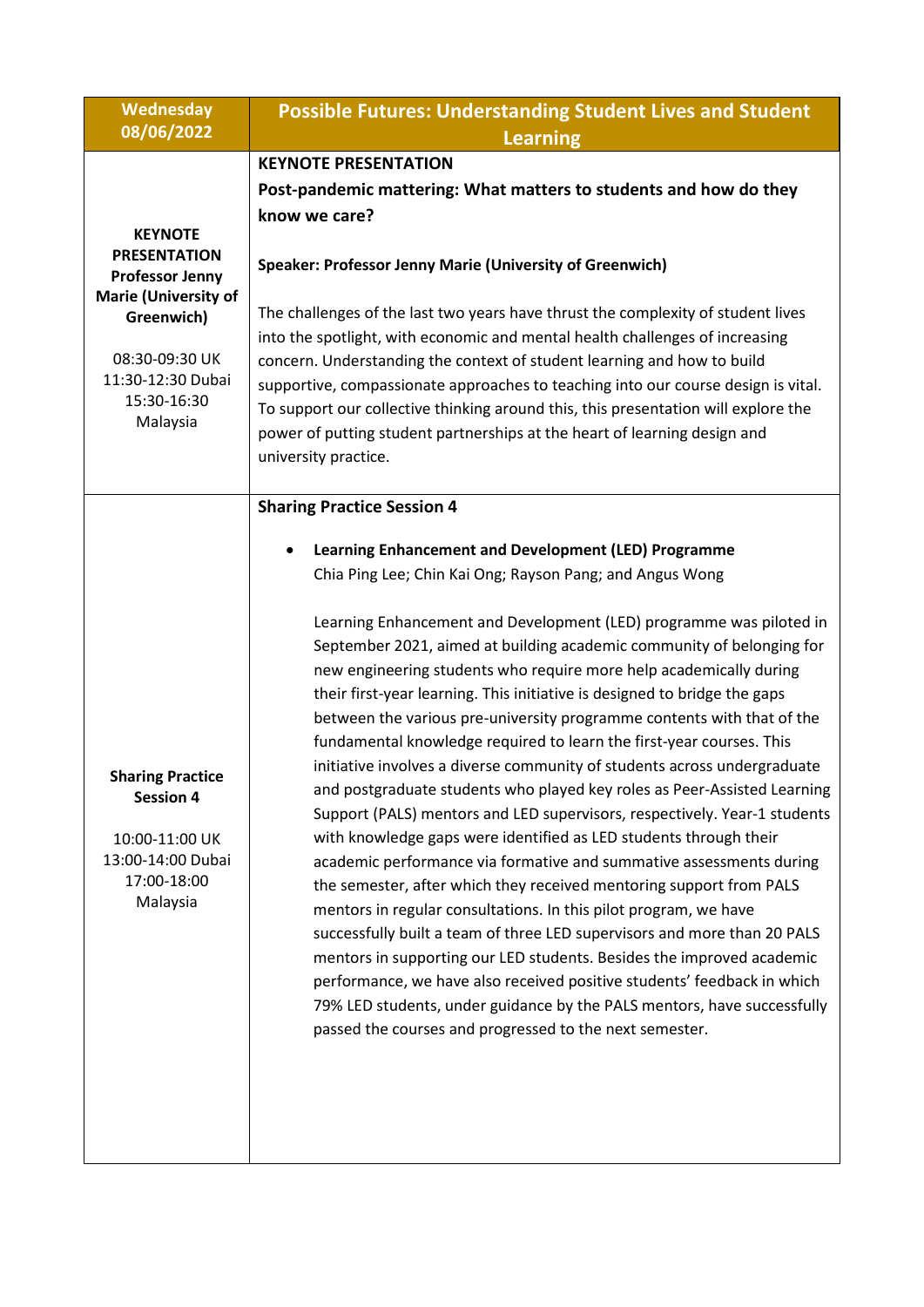#### • **Strengthening Learning Community: Enhancing International Student Experience**

Jimmy Tam; and Agnes Tan

As a global university, Heriot-Watt University attracted many international students. In the case of Malaysia, HWUM has been receiving growth in international students in recent years. Hence, there are important supports needed by these international students especially in plagiarism, academic writing and literacy skills. The recent Enhancement Themes Mini Project allows the team to conduct a project to enhance the learning and teaching experience of international student in HWUM. This project will introduce intervention by developing a model to support international students, in the areas of academic writing, plagiarism and literacy skills. Through the support, it is intended to improve the learning experience of the international students, and to reduce academic misconduct among international students. Activities has been conducted from October 2021 – April 2022 to achieve the intended outcomes include pre-observation survey and test, intervention workshops and post-observation survey and test. These outcomes will be presented to suggest a model to support the international students.

#### • **Use of Online simulations in teaching Undergraduate Chemistry** Manjula Nair

Online simulations help students understand concepts through experiential learning. The use of simulations is a very good alternative to support learning, both in theory and lab sessions, as the students can change the parameters, tabulate their readings and analyse them to better understand the laws or theories. They enhance the students' understanding of threshold concepts -for example the structure of compounds, where students can use the simulation to understand the arrangement of the electron pairs and deduce the shapes of molecules. The simulations could also be used as a pre-lab exercise.

#### • **Mental Health : Back to Basic** Faisal Zainal Abidin

In this world we live today, people are excited to see what the next trending things are. Industrial revolution 4.0 has come to prepare us on how life going to shape. Life has change definitely because of the technology. It does help human in many ways.

However behind those achievements, somehow, somewhere, human relation lost its touch. The assistant of technology somehow manages to keep humans connected and at the same time separated. Alone and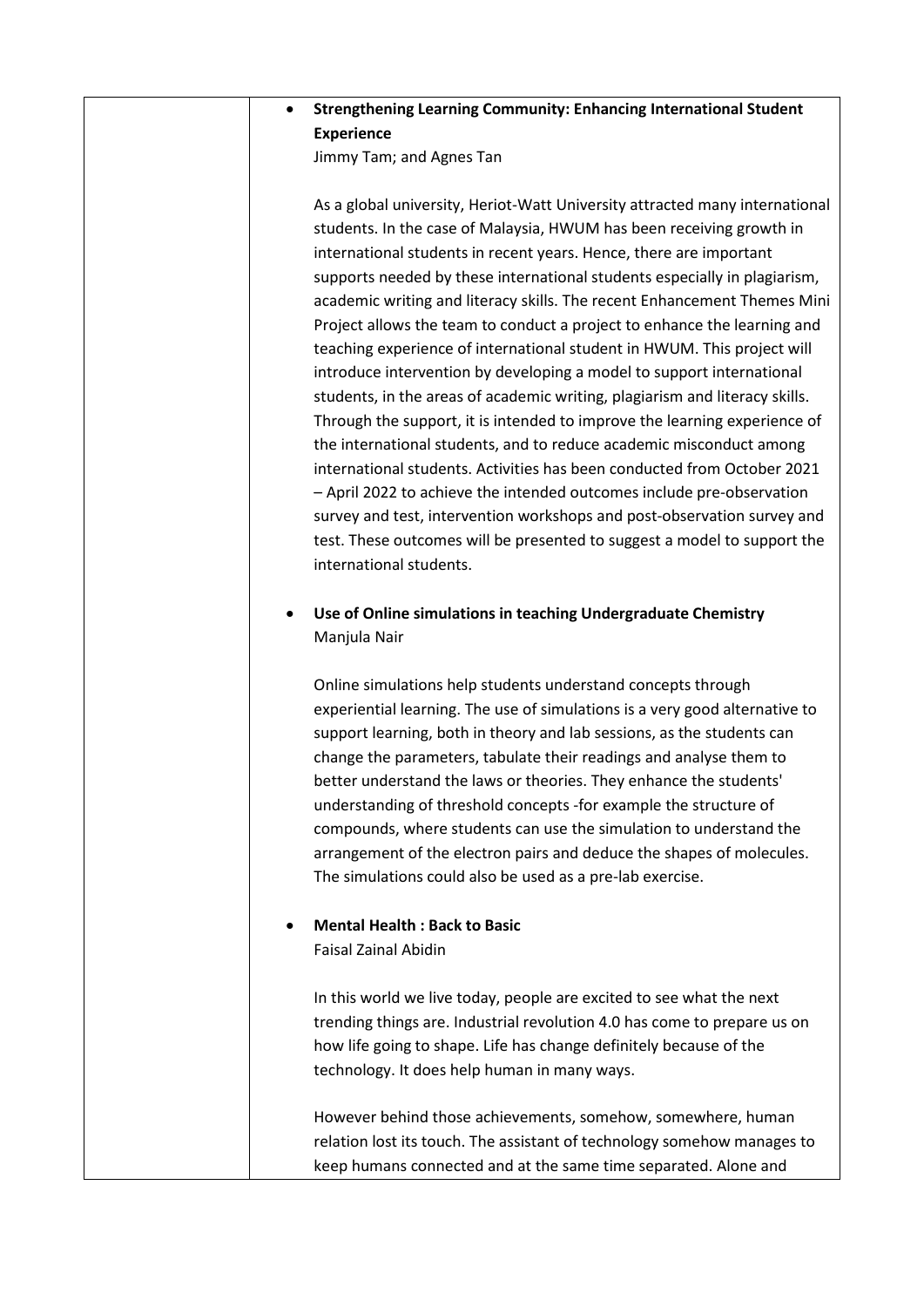|                         | abandon. Expression of a feeling has become un-relevant. Time waits for      |
|-------------------------|------------------------------------------------------------------------------|
|                         | no one. Achieve this and that. Place that emotions aside. We nowadays        |
|                         | have put ourselves in priority that will bring us to the doom of next        |
|                         | generation to come. The priority that we set ourselves to achieve, the       |
|                         | grades, the status, the financial luxury, the unimportant facts of           |
|                         | sustainability's. What has happened to us? What has happened to              |
|                         |                                                                              |
|                         | kindness, sincerity? The sad truth is, more and more self-centred human      |
|                         | beings have been created by this system. So many things to do, so little     |
|                         | time.                                                                        |
|                         | As a university, we can play our role to reshape human beings. The           |
|                         | proposal that I have is that:                                                |
|                         | 1. In the beginning of a semester, during the first class, distribute an     |
|                         | emotional intelligent test to the entire student in the classroom.           |
|                         | 2. Record the student result.                                                |
|                         | Next, for every class, spend only 5 minutes towards the end of the<br>3.     |
|                         |                                                                              |
|                         | class sharing videos, discussing a simple topic about positivism             |
|                         | (kindness, helping each other out, listening etc)                            |
|                         | 4. At the end of the semester, distribute the same emotional intelligent     |
|                         | test and compare the result.                                                 |
|                         | We need to bring the society back to basics. To wake up others that have     |
|                         | been swept away by this eagerness to achieve something that will become      |
|                         | invaluable to a person as he or she is going to realize it later. We need to |
|                         | take care of each other. Random and simple acts of kindness can go a long    |
|                         | way. It can change the course of someone's life. The mental state is the     |
|                         | key, the main key.                                                           |
|                         |                                                                              |
|                         | <b>Sharing Practice Session 5</b>                                            |
|                         | EmPOWER Graduates through Purpose + Creativity > Innovation >                |
|                         | Entrepreneurship                                                             |
|                         | Choon Lih Hoo                                                                |
|                         |                                                                              |
| <b>Sharing Practice</b> | Purpose-driven innovation-entrepreneurship has been an emerging skill        |
| <b>Session 5</b>        | set that gained much attention; however, not embedded as the main            |
|                         | focus in the academic curriculum. Pioneering the Creativity, Innovation,     |
| 11:00-12:00 UK          | and Entrepreneurship (CIE) pillar of the EmPOWER programme, an               |
| 14:00-15:00 Dubai       | initiative implemented to transform creativity into an innovative solution   |
| 18:00-19:00             | that potentially leads to start-up. The drive emphasised the collaboration   |
| Malaysia                | between staff and students for student skillset development framework in     |
|                         |                                                                              |
|                         | creating a sustainable development roadmap. Believing in the strengths of    |
|                         | mutual and constructivism learning, effective support should rise from       |
|                         | different levels. Student club and staff support are essential in creating a |
|                         | 360-degree support system for an optimal student learning experience.        |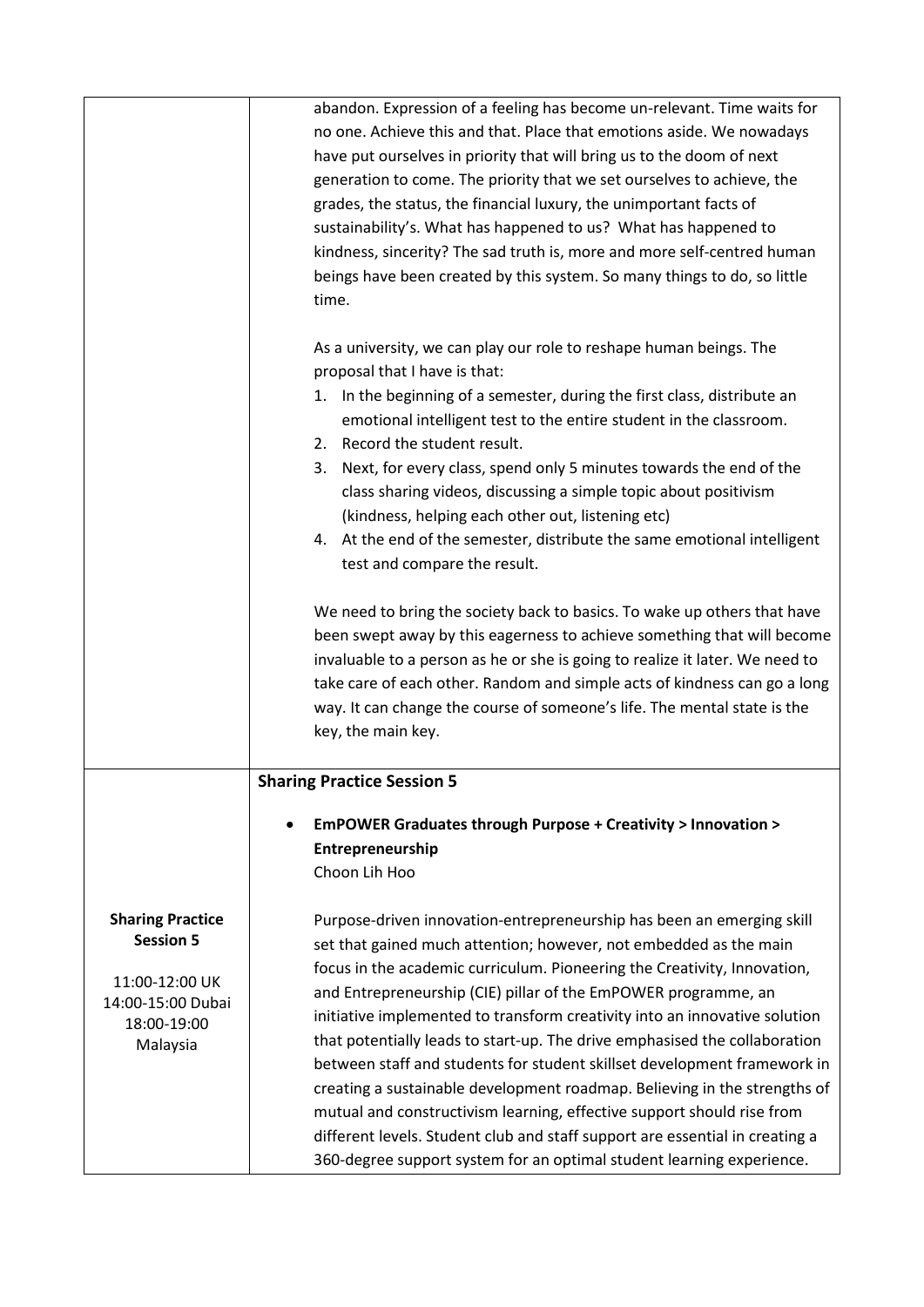Driven by personal impact statements, creative ideas transformed into innovative solutions that lead to entrepreneurial business plans through the maker platform and a competition focus strategy team supported by experts from four (EPS/EGIS/MACS/SoSS) schools. The journey has produced students with numerous national and international awards and the first undergraduate start-up on the Malaysia campus. In addition, the spirit of staff-student collaboration in projects was strengthened. Students are no longer just learners but award winners, project leads, and coordinators capable of securing international funding to run projects to build on others' professional development.

#### • **Know your city - Exploring Karama** Shameel Muhammed

The visual reference of Dubai as a cosmopolitan city is quite often limited to the Burj Khalifa in the downtown area, the skyscrapers lined along the Sheikh Zayed Road, the Palm Jumeirah, the Dubai Mall and most recently, the Museum of the Future, to name a few. The two old districts of Dubai – Deira and Bur Dubai are often forgotten. Unlike many other districts, Bur Dubai and Deira have a historical significance with a street life that extends to its peripheries. Therefore, this region is an incredible opportunity for architecture students to observe and analyse the city from a street level and learn from it. However, there is an increasing decline of the current generation of students never having visited or walked through these neighbourhoods, let alone being aware of their existence.

Karama in the Bur Dubai District is one of the earliest residential neighbourhoods established in Dubai. With over 300 restaurants within a precinct of two square kilometres, Karama is one of Dubai's most active and vibrant communities with unique street life. The second-year architecture design studio has set up design project briefs within Karama for the past three academic years. The project briefs have facilitated introducing students to Karama, connecting them to the old Dubai while the course's learning outcomes are being met, enhancing student learning outside the classroom. The ongoing studio theme has led to a compilation of various student projects addressing several small scale urban interventions that will benefit the community of Karama. The presentation session will give insights into these student projects and the opportunities they put forward.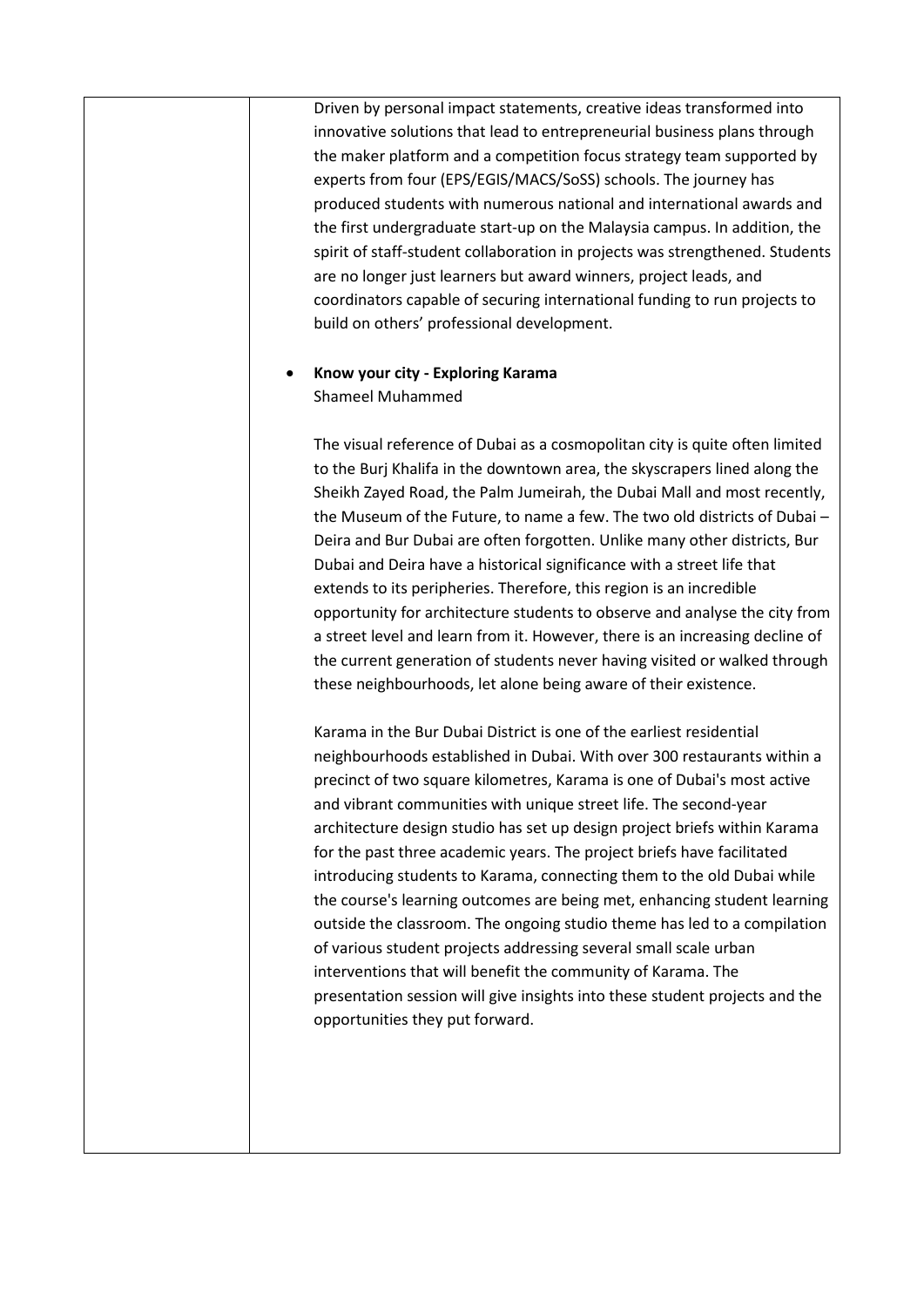|                         | Experiences of university engagement with local schools through the<br>$\bullet$                                                                    |
|-------------------------|-----------------------------------------------------------------------------------------------------------------------------------------------------|
|                         | Impact 2030 initiative: Design your own neighbourhood                                                                                               |
|                         | Eduardo Navarro Bringas; Niamh McCrossan; and Gimhan Godawatte                                                                                      |
|                         |                                                                                                                                                     |
|                         | What will your world be like in 2030? What challenges will we face? In this                                                                         |
|                         | project we will work with S3 pupils to explore how universities and                                                                                 |
|                         | researchers tackle challenges globally and close to home. Pupils will<br>discover the impact universities and research can have. The culmination of |
|                         | the project will see pupils creating a shareable resource of their work for                                                                         |
|                         | the showcase event in late May, which will bring all schools and                                                                                    |
|                         | universities involved together.                                                                                                                     |
|                         |                                                                                                                                                     |
|                         | Within the Heriot-Watt workshops, students will be actively involved in                                                                             |
|                         | planning and developing their neighbourhoods within Edinburgh city's net                                                                            |
|                         | zero 2030 vision. During the session, pupils will learn and work within the                                                                         |
|                         | constraints, as well as the different areas (e.g. energy, transport,                                                                                |
|                         | environment, wellbeing, community building, economy) that urban                                                                                     |
|                         | planners deal with in a daily basis. The workshop experiences are also                                                                              |
|                         | designed with active and collaborative learning principles, as well as a                                                                            |
|                         | number of gamified activities where learners are challenged with                                                                                    |
|                         | redesigning their own places to develop a sustainable neighbourhood for                                                                             |
|                         | 2030.                                                                                                                                               |
|                         | <b>Sharing Practice Session 6</b>                                                                                                                   |
|                         | Challenge-Based Learning: What Happens When You Cut the Apron                                                                                       |
|                         | <b>Stringsand Set Fire to the Apron?</b>                                                                                                            |
|                         | Guy Walker; and Malcolm Chrisp                                                                                                                      |
|                         | The professional design project in the final year of EGIS' civil engineering                                                                        |
|                         | masters degree is an important capstone activity that has to really count.                                                                          |
| <b>Sharing Practice</b> | Students leaving the programme at this point are not just technical                                                                                 |
| Session 6               | specialists but future leaders, innovators and disrupters. Is this aim best                                                                         |
|                         | delivered with yet more chalk and talk lectures? Or the opposite? In this                                                                           |
| 14:00-15:00 UK          |                                                                                                                                                     |
| 17:00-18:00 Dubai       | course students are told what learning outcomes need to be achieved and                                                                             |
|                         | are given complete freedom in how they do it. They have to engage with                                                                              |
| 21:00-22:00             | communities and stakeholders to discover their needs, write their own                                                                               |
| Malaysia                | brief, and decide for themselves what they will deliver and how. There are                                                                          |
|                         | no lectures and the outcomes have been transformative. A student team                                                                               |
|                         | worked with the local community on a transport project, their work                                                                                  |
|                         | brought a new bus route to the area, and they delivered a community                                                                                 |
|                         | meeting so well attended by residents, councillors and MSP's it caused its                                                                          |
|                         | own traffic problems. Another team decided rather than deliver a report                                                                             |
|                         | or essay, they would make a formal submission to a national call for<br>evidence. Their work was mentioned in the Scottish Parliament and           |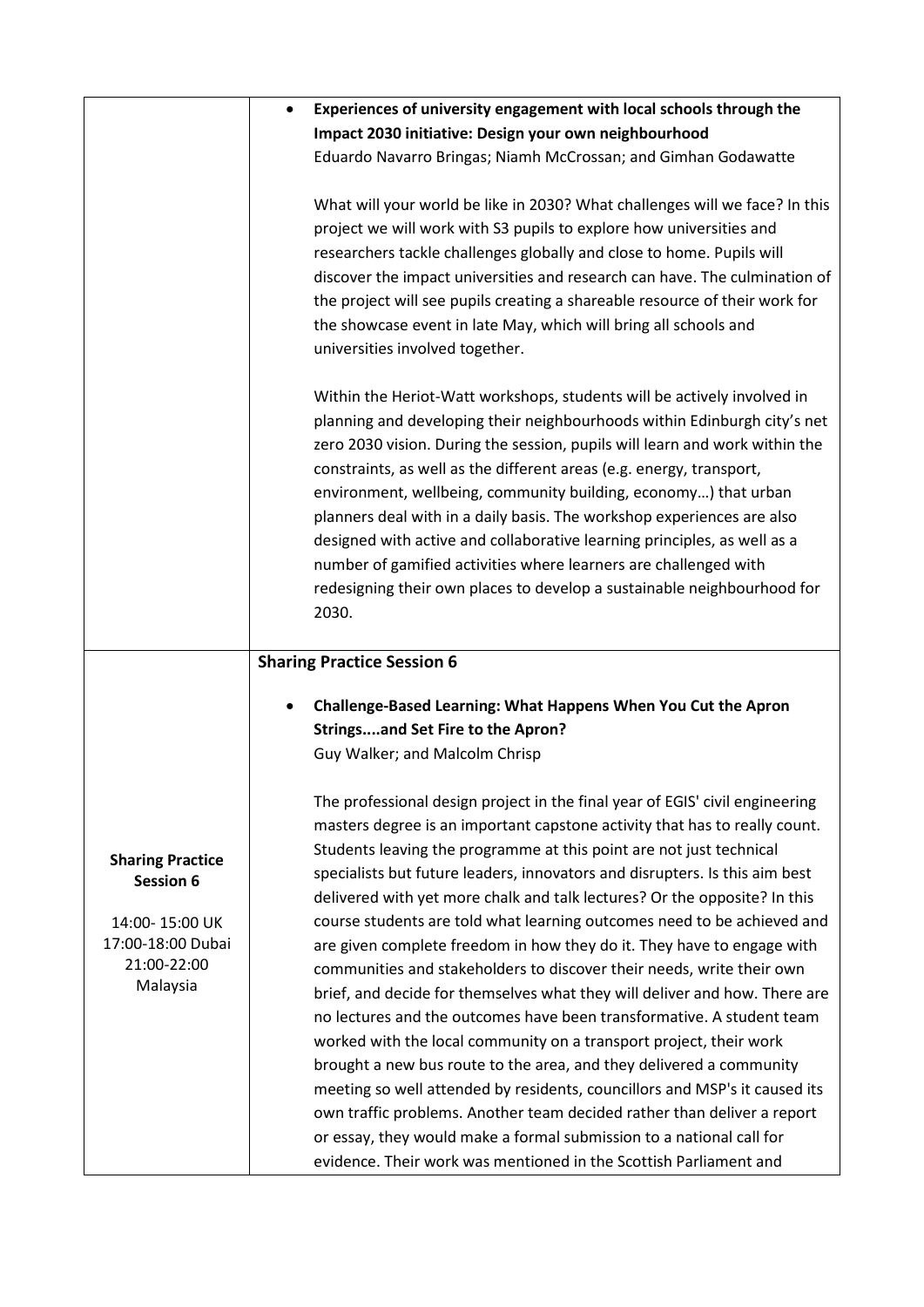appeared in national newspapers. Yet another team provided a vision for remodelling the centre of Glasgow so compelling it appeared on television. The list goes on. In this contribution we want to tell some of these inspirational stories. What exactly happens when the apron strings are cut and students set free to fully take charge of their learning? What is the underlying challenge-based pedagogy in use? What, in practice, do you have to do in the classroom to bring these outcomes about?

#### • **Relief Printed Tote Bag - A Student-Led Online Textile Workshop** Grace Smith

In 2021, funding was received from QAA Enhancement Theme "Resilient Learning Communities" to facilitate the creation of a student-led online workshop, providing textile skills to school learners throughout the UK. The mini-project had three aims:

- To provide student opportunities, lost due to Covid-19, in facilitating and taking part in workshop and recruitment activity, in addition to working with other students in a non-curricular manner,
- To connect with the community (both local and national as online provides a different scope then in-person events),
- Promote the School of Textiles & Design to a wider audience whilst engaging with recruitment activities

This presentation will focus on the dissemination of data collected from students, teachers and learners involved in the workshop. And investigate how opportunities like this can enhance student learning and experience.

• **Understanding Student Lives: Building a Resilient PGR Community** Kieran Robson Renner; and Myrto Efstathiou

This Enhancement Themes-funded project investigated how we can address the challenges experienced by postgraduate research students (PGR) and staff in establishing and cultivating resilient PGR communities. We analysed historical survey data and we conducted solution-based focused work with staff and students to better understand their experience. Overall, most students were satisfied with their experience, and they felt supported by their university. However, the experience can greatly vary among students, with parity between the students in the early years of their degree versus the students in later years of their degree who usually report more negative experiences than those in earlier stages. Parity of the PGR experience was noted between the students at the Edinburgh campus and students based on other campuses, with Edinburgh students reporting more positive effects of belonging and being part of the PGR community. To make a meaningful and lasting impact, a structured and consistent approach needs to be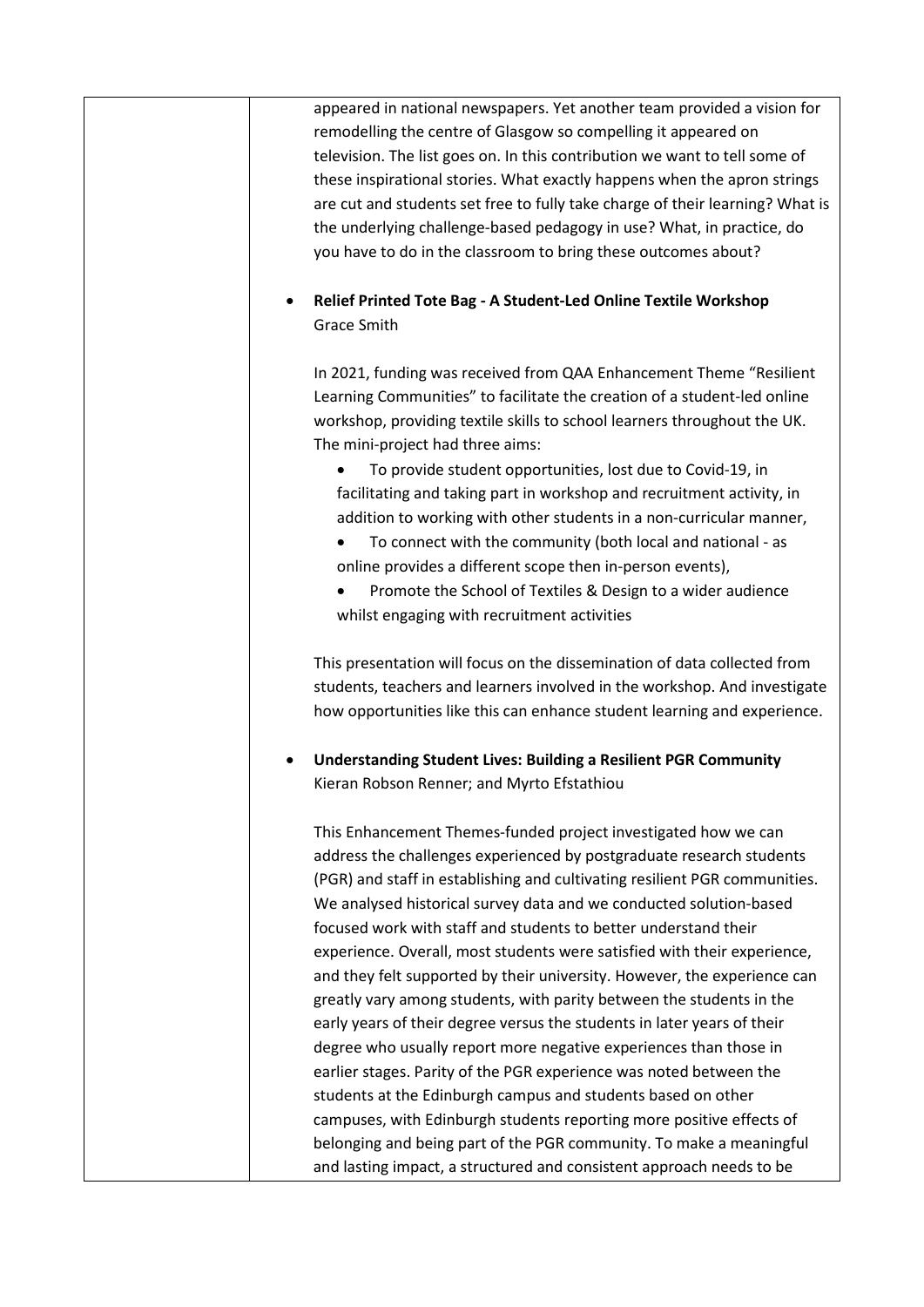|                                             | taken to provide the best experience possible to the growing PGR               |
|---------------------------------------------|--------------------------------------------------------------------------------|
|                                             | community and to develop resilient communities. For that reason, a set of      |
|                                             | recommendations were developed that attempt to encompass the various           |
|                                             | factors (e.g. supervision, research culture, resources, professional           |
|                                             | development, wellbeing and support) of the PGR experience.                     |
|                                             |                                                                                |
|                                             | <b>Sharing Practice Session 7</b>                                              |
|                                             | A collaborative approach to teaching translation: a case study of a            |
|                                             | metaphor translation workshop                                                  |
|                                             | Juliette Rutherford; and Khadidja Merakchi                                     |
|                                             | This research project was designed to test the benefits of a collaborative     |
|                                             | learning (CL) approach to teaching translation, in a single-day workshop       |
|                                             | that could be easily adapted as a classroom activity.                          |
|                                             | We chose a narrow focus on a specific aspect of translation $-$ conceptual     |
|                                             | metaphor - to enable effective measurement of the learning objectives.         |
|                                             | We recruited 21 participants from local universities and professional          |
|                                             | translation networks in the UK, for the English<>French and                    |
|                                             |                                                                                |
|                                             | English<>Chinese language combinations. We identified 5 domains where          |
|                                             | the potential benefits of CL would be measured: Knowledge, Learning,           |
|                                             | Engagement, Social skills and Belonging.                                       |
|                                             | Participants were asked to complete a pre-workshop translation. The            |
| <b>Sharing Practice</b><br><b>Session 7</b> | workshop introduced essential theoretical concepts on metaphor theory,         |
|                                             | metaphor identification and translation strategies. Participants were then     |
| 15:00-16:00 UK                              | asked to complete an individual review of the pre-workshop translation,        |
| 18:00-19:00 Dubai                           | followed by a collaborative translation of the same text in small language-    |
| 22:00-23:00                                 | specific groups.                                                               |
| Malaysia                                    | The Knowledge domain was measured by comparing the pre-workshop,               |
|                                             | individual revision and collaborative translation texts. The remaining         |
|                                             | domains were measured through a detailed participant survey comparing          |
|                                             | individual learning activities with CL activities. Preliminary analysis of the |
|                                             | results indicates that students perceived greater benefit from the CL          |
|                                             | activities with regard to all 5 of the domains analysed.                       |
|                                             | <b>Personal Tutoring Workshop</b>                                              |
|                                             | Gule Saman; Hebatallah Shoukry; and Robin Westacott                            |
|                                             |                                                                                |
|                                             | There are wide variety of resources available for personal tutors for          |
|                                             | undergraduates but none that are specific to the Graduate Apprentices.         |
|                                             | Having worked with GAs and how personal tutoring makes a difference for        |
|                                             | them, a workshop is being designed to help support personal tutors and         |
|                                             | understand the PT process better. The aim is to better understand how          |
|                                             | the students' are impacted by factors outside of the learning environment      |
|                                             | and how we can improve their university experience. Our goal is to draw        |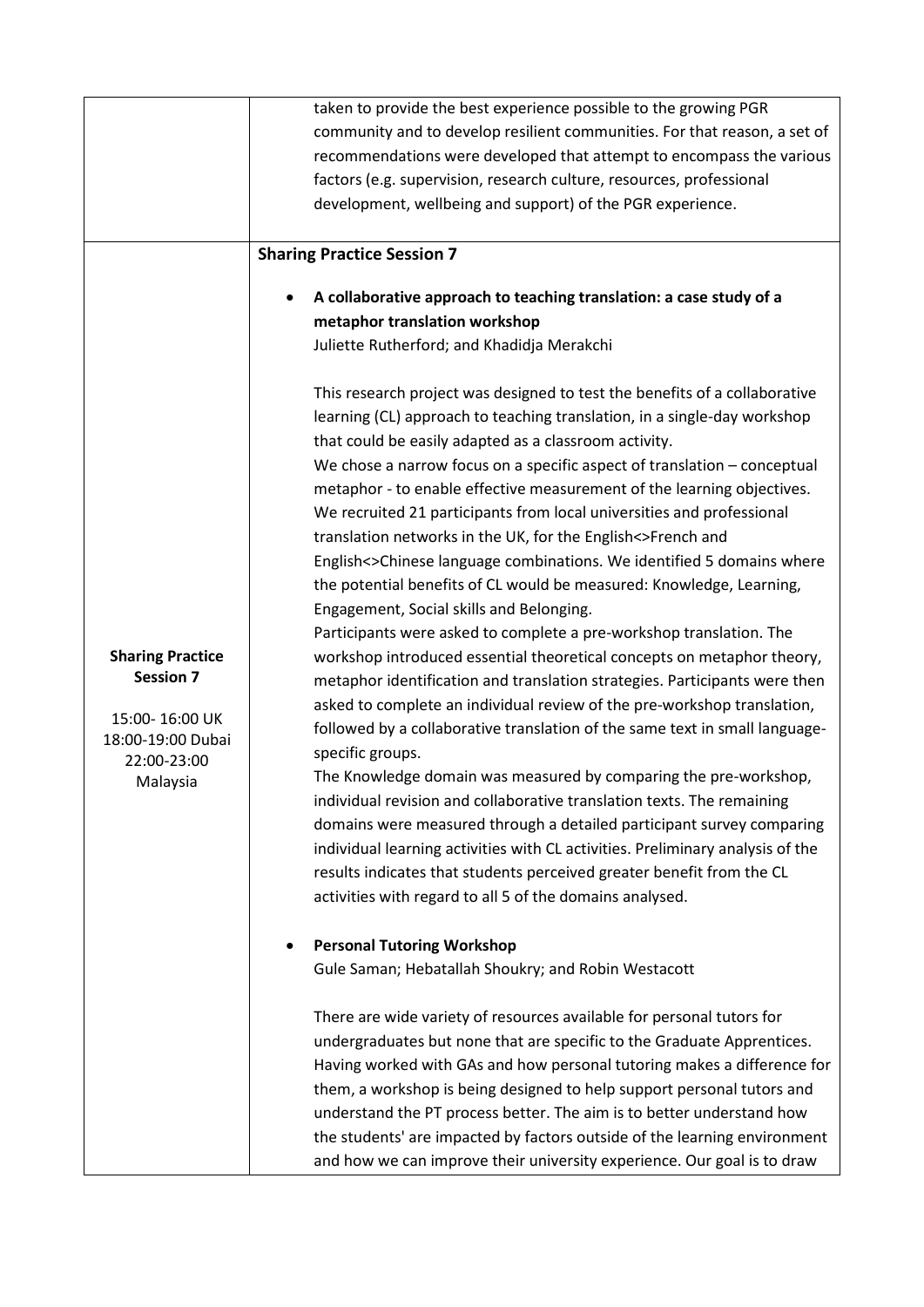| parallels between the GA personal tutoring and that for undergraduates, |
|-------------------------------------------------------------------------|
| while trying to identify best practices from both to help support HWU   |
| students. Scenarios have been created where the following questions     |
| need to be considered for each scenarios:                               |
| What are the problems that should be addressed by the tutor?<br>➤       |
| Is there an underlying cause?<br>➤                                      |
| How can the tutor improve the situation for the tutee?<br>➤             |
| What can be done to stop this situation from recurring?<br>➤            |
| The scenario categories are:                                            |
| Change of situation: Work emergency OR Change of<br>➤                   |
| team/mentor,                                                            |
| Personal emergency: Family OR Personal Health,<br>➤                     |
| ➤<br>Transition to university: Work life balance OR Time management,    |
| Reserve University Time: Release day and 4-hour Study time,<br>➤        |
|                                                                         |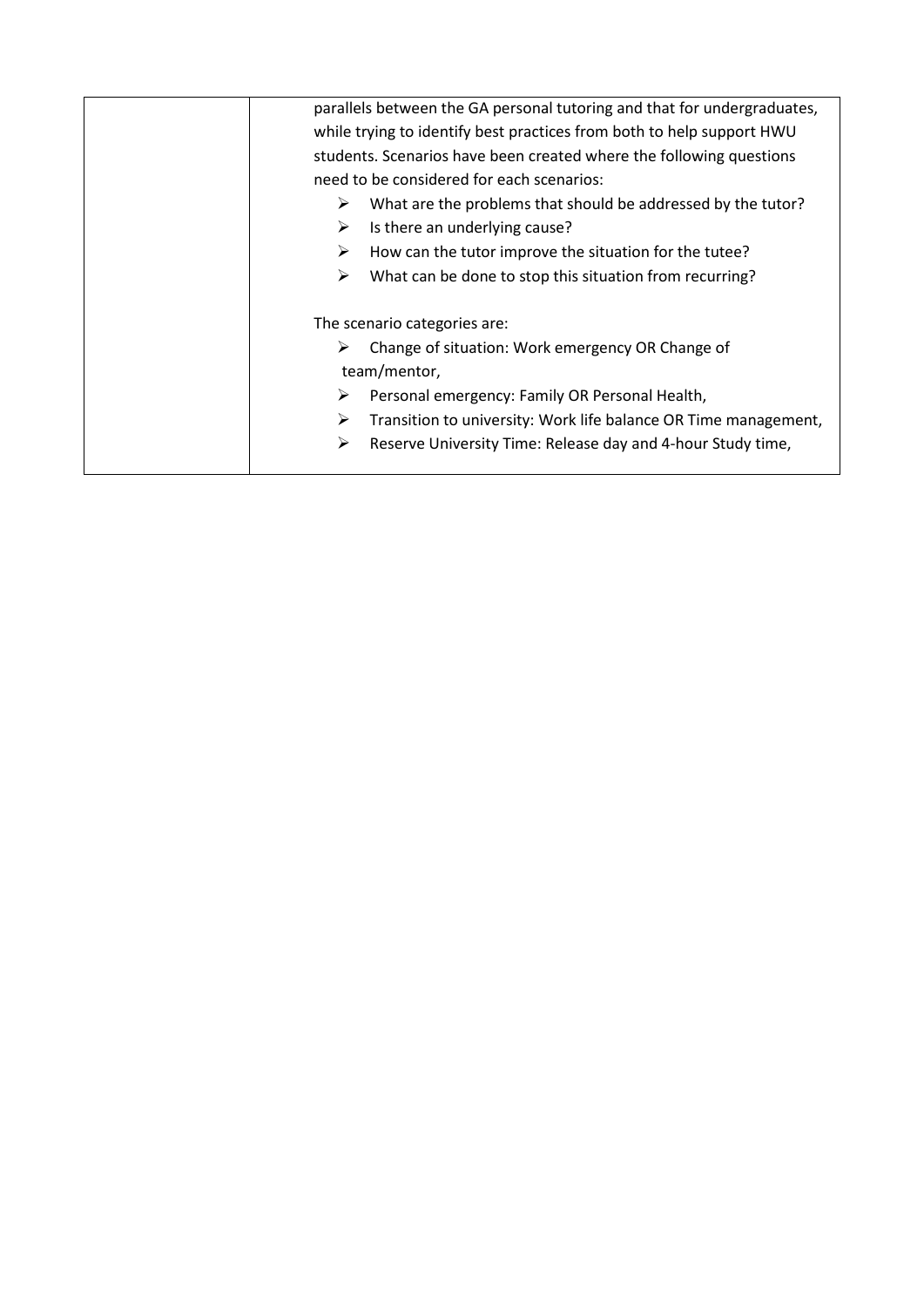|                           | <b>Video Blogs</b>                                                                                                                                                                                                                                                                                                                                                                                                                                                                                                                                                                                                                                                                                                                                                                                                                                                                                                                            |
|---------------------------|-----------------------------------------------------------------------------------------------------------------------------------------------------------------------------------------------------------------------------------------------------------------------------------------------------------------------------------------------------------------------------------------------------------------------------------------------------------------------------------------------------------------------------------------------------------------------------------------------------------------------------------------------------------------------------------------------------------------------------------------------------------------------------------------------------------------------------------------------------------------------------------------------------------------------------------------------|
|                           | <b>Planetary Boundaries: Embodiment of Sustainability in Accounting</b><br><b>Education</b><br>David Ong; and Ricky Wong                                                                                                                                                                                                                                                                                                                                                                                                                                                                                                                                                                                                                                                                                                                                                                                                                      |
| <b>Available all week</b> | In pursuit of development and modernization, human activities have<br>increasingly threatened the Earth's climate. From rising sea levels to<br>accelerated global emissions of carbon dioxide, climate change is affecting<br>every country, disrupting both national economies and affecting lives.<br>Scientists have been warning about climate change and the grave<br>consequences if no actions are taken to address this issue.                                                                                                                                                                                                                                                                                                                                                                                                                                                                                                       |
|                           | As future leaders of institutions, graduates must be made aware of the<br>significance of organizational decisions towards the environment. In fact,<br>due to demand from investors, sustainability accounting frameworks have<br>evolved to enhance disclosure of environmental information (Bose, 2020).<br>Companies are now encouraged to provide better disclosure through their<br>Environmental, Social and Governance (ESG) report, in which, among<br>others, the environmental impact of the organization's actions are<br>narrated. Recently, scholars have suggested the need for companies'<br>accountants to consider the Planetary Boundaries Framework (Gray 2010;<br>Antonini and Larrinaga 2017; Schaltegger, Álvarez Etxeberria, and Ortas<br>2017) as part of the environmental accounting process. The Planetary<br>Boundaries Framework brings together broad scientific evidence on global<br>environmental problems. |
|                           | Using the competition-based learning approach, students are expected to<br>create an E-Poster on how companies can incorporate the Planetary<br>Boundaries Framework in their environmental accounting and disclosures.<br>The process requires independent research on the concept of planetary<br>boundaries and its connection to environmental accounting.                                                                                                                                                                                                                                                                                                                                                                                                                                                                                                                                                                                |
|                           | <b>References</b><br>Antonini, C. and Larrinaga, C. (2017) 'Planetary Boundaries and<br>Sustainability Indicators. A Survey of Corporate Reporting<br>Boundaries', Sustainable development (Bradford, West Yorkshire,<br>England), 25(2), pp. 123-137. doi:10.1002/sd.1667.                                                                                                                                                                                                                                                                                                                                                                                                                                                                                                                                                                                                                                                                   |
|                           | Gray, R. (2010). 'Is accounting for sustainability actually accounting for<br>sustainability  and how would we know? An exploration of narratives of<br>organisations and the planet'. Accounting Organizations and Society, 35,<br>47-62                                                                                                                                                                                                                                                                                                                                                                                                                                                                                                                                                                                                                                                                                                     |